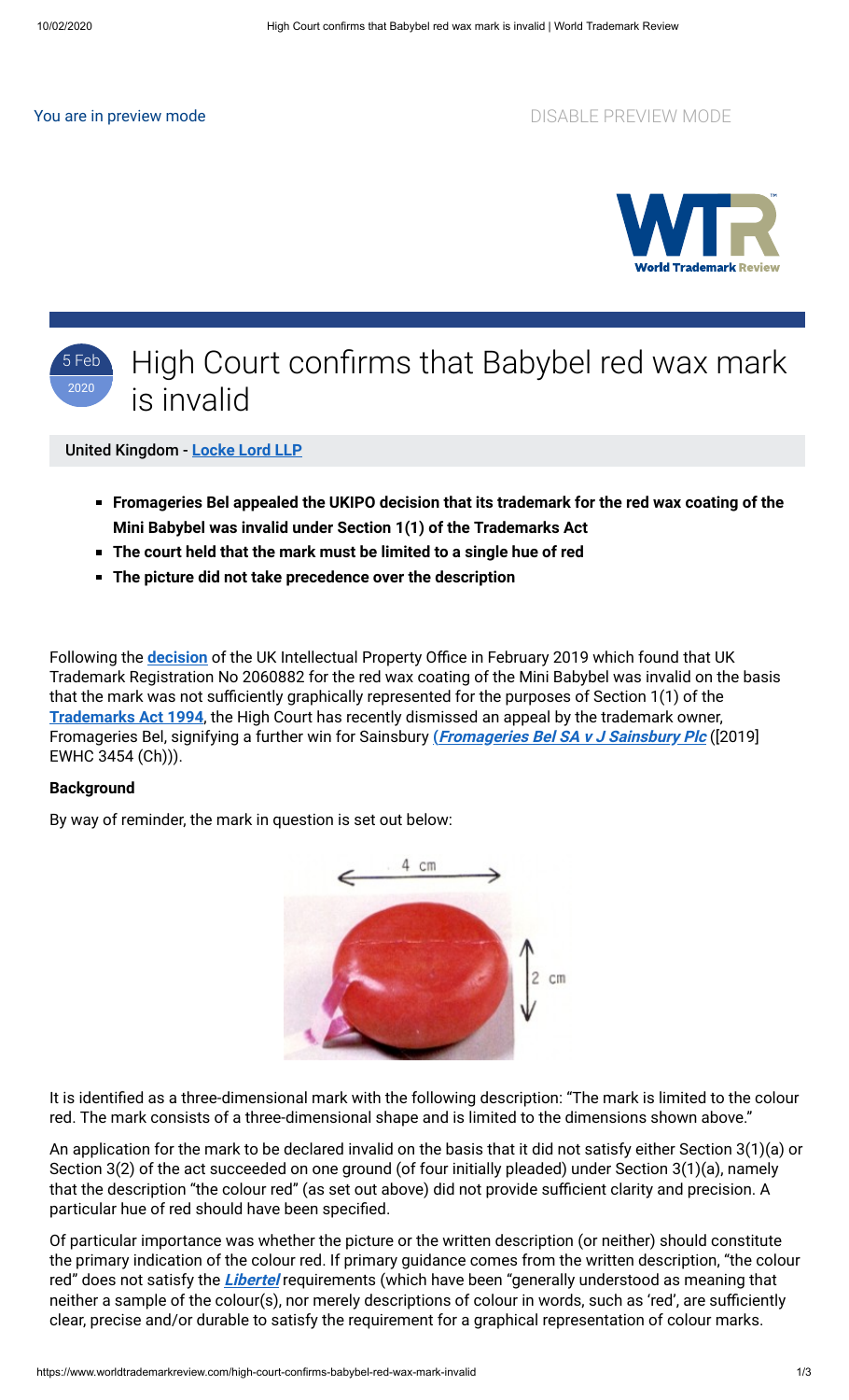Instead, the practice of using internationally recognised colour identification codes has become the usual way of representing such marks."). If guidance is drawn from the picture, the absence of colour identification codes also means that the colours are not represented in an objective and durable manner.

It was held that the final alternative (that neither the pictorial representation nor the written description of the mark should be considered as secondary to the other) would lead to ambiguity and confusion, which would also render the mark invalid, as it was indeed found to be.

#### **Fromageries Bel's arguments on appeal**

Fromageries Bel appealed that finding, putting forward three grounds of appeal:

- The hearing officer erred in applying the **[Sieckmann](https://eur-lex.europa.eu/legal-content/EN/TXT/HTML/?uri=CELEX:62000CJ0273&from=EN)** criteria to a mark that is not a colour mark per se;
- **The hearing officer erred in failing to interpret the registration as being limited to the red colour** shown in the pictorial representation of the registered mark; and
- Alternatively, if the *Sieckmann* criteria apply to a mark that is not a colour mark *per se* and if the registration was not already limited, then the registered proprietor should be permitted, pursuant to Section 13(1)(b) of the act, to limit the rights conferred by the registration to the specific shade of the colour red defined by Pantone No 193C.

The Sieckmann criteria state that a sign:

can be represented graphically, particularly by means of images, lines or characters, and that the representation is clear, precise, self-contained, easily accessible, intelligible, durable and objective.

## **Decision**

Judge Hacon rejected the first ground of appeal on the basis that the mark *must* be limited to a single hue of red (and so comply with the *Sieckmann* criteria) because it will only be capable of distinguishing Fromageries Bel's products (and therefore act "as a trademark") if the particular hue used on the main body of the product is associated with Babybel.

With regard to whether the mark is limited to the hue of red shown in the picture, Judge Hacon agreed with the hearing officer and Sainsbury's argument that the picture does not take precedence over the description. The description specified the colour red, but not any particular hue. The absence of any statement about hue (eg, a Pantone number) was all the more striking, the judge held, because the description did expressly limit the shape to the particular dimensions shown in the picture. Accordingly, the second ground of appeal was also dismissed.

The third and final ground of appeal was described by Judge Halcon as not really a ground of appeal at all, but an attempt by Fromageries Bel to not merely limit the rights of the registration but actually introduce an additional feature into the content of the trademark in order to make it more descriptive. It would affect the description of the trademark itself which, in accordance with the decision of Nestlé SA's Trademark Application ([2004] EWCA Civ 1008 (Ch) RPC 5), is not permissible.

Accordingly, the appeal was dismissed in its entirety and the mark remains invalid.

## **Comment**

This is no doubt a bitter blow to Fromageries Bel, which has held the registration since 1997 when it was clearly accepted without issue.

Brand owners should therefore be aware of the change in both law and convention in the handling of these types of non-traditional mark, particularly since the Sieckmann and Libertel cases, and ensure that their descriptions of such are fully compliant with modern requirements.

# Ellen Hughes-Jones

Locke Lord (UK) LLP